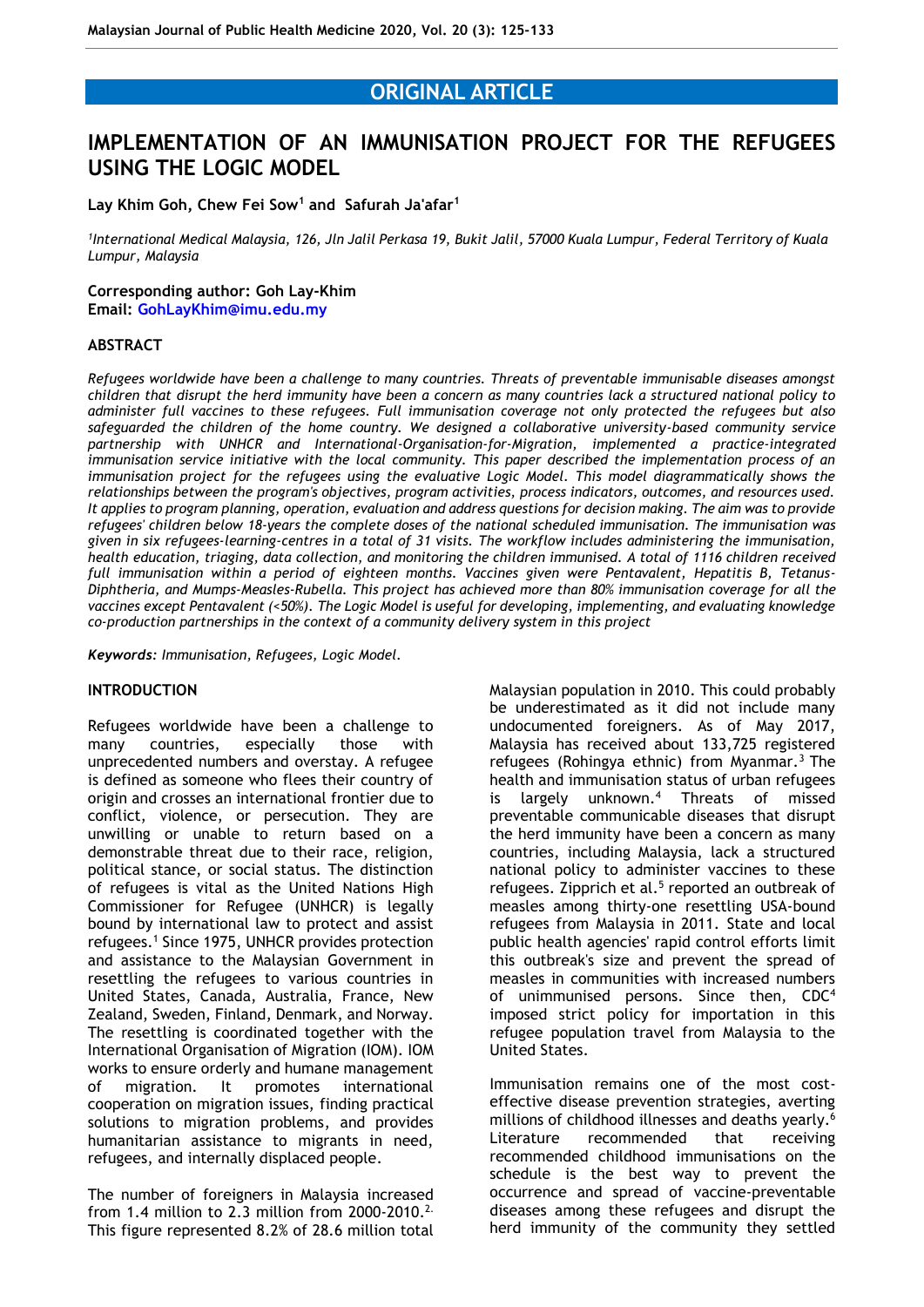in<sup>7,8</sup>. Herd immunity occurs when a sufficient portion of the population is immune to a specific disease, thereby protecting individuals who have not developed an immunity.<sup>9</sup> The benefits of herd immunity apply to various segments of the society; children too young to be immunised, immunosuppressed patients, the elderly, people with no access to immunisation, or those remain unimmunised by choice. The degree of herd immunity necessary to prevent an outbreak varies by disease. Any disruption of these refugees' immunisation services and mobility into the new community disrupts the herd immunity, which may increase the number of susceptible individuals and the likelihood of outbreaks of vaccine-preventable diseases in the new community.<sup>10</sup>

### **Problem statement**

Many humanitarian organisations offer and administer vaccines. However, often they are not conducted in a comprehensive approach to ensure full coverage and completing all doses. They are commonly provided as ad hoc through "one-off" campaigns. The challenges of incomplete or noncontinuous immunisation were mostly attributed to (1) budget constraint, (2) belief or culture toward immunisation, (3) tracking difficulty, and (4) illegal immigrant.

### *Budget constraint*

While the UNHCR recognises the refugees, Malaysia is not a signatory to the Convention Relating to the Status of Refugees (1951). The Protocol Relating to the Status of Refugees (1967) means all refugees are viewed as illegal migrants awaiting resettlement in a third country. Malaysia does not extend protection, job opportunities, or education to them. That includes funding for immunisation. According to Mahimbo et al.<sup>11</sup> <sup>1</sup>, the absence of a national funding model and lack of discreet financing of vaccines for refuges act as a significant impediment to catch-up immunisation delivery. Leeds et al. $8$  identified that fleeing war and poverty contributed to the barrier to catchup immunisation. The out-of-pocket costs discouraged refugee parents from immunising their children.<sup>12</sup>

# *Believe or culture toward immunisation*

Several authors expressed that parents had conflicting opinions on immunisation. A long list of reasons includes bad experience of severe adverse reaction after immunisation, concern about safety, side effect and effectiveness of vaccine, preferred use of complementary medicine for the children, inadequate knowledge and awareness of immunisation, not trusting public immunisation service, weak public health education program, religious persecution, disparities in health and access to care by race and ethnicity as well as language and cultural barriers, certain beliefs about the vaccine among

specific ethnic and racial groups that deter caregivers from initiating immunisation from their children.<sup>8, 12, 13</sup>

# *Tracking difficulty*

Mahimbo et al.<sup>11</sup> identified that the immunisation program lack clarity regarding who is responsible for ensuring completion of catch-up immunisation and inadequate referral pathways. To ensure the continuity of immunisation, the program requires communication between providers, notably the refugees' transition from refugee health service to primary care for mid-catch-up. Besides that, the complexities associated with the planning and implementation and completion of catch-up plans for refugees and lack of direction from the Government regarding available policies and guidelines were conveyed as a contributory factor for the existing gaps in immunisation service delivery to refugees.

### *Illegal immigrant*

Forced migrations may result in incomplete immunisation of routine immunisation.<sup>10</sup> Illegal immigrants or undocumented immigrants cannot access immunisation due to legislation issues and the fear of being deported.

### **Strategies to achieving full immunisation**

Nnadi et al.<sup>6</sup> identified that working with other development partner agencies may be the key to gaining trust, interest, and access to the community. Community engagement is a crucial element of successful vaccine delivery as the Community-Leader plays a role as information sharing with communities, building community mobilisation networks, and build trust between the community and the immunisation program. Grigg-Saito et al.<sup>14</sup> provide a case example of community health promotion and outreach that builds on the Cambodian community's strengths. They highlight involving elders in organising events, avoiding reliance on literacy, integrating health promotion with socialisation, strong religious involvement, developing transportation alternatives, and utilising local Khmer language media. This project involved the refugee learning centers' person-in-charge in disseminating information, overcoming the language barrier, and coordinate immunisation schedules. Opportunities for defaulter tracing activities and catch up campaigns should also be in place for those who may have missed routine immunisations.<sup>10</sup>

Cognisance of the incomplete immunisation or no immunisation status of the refugee's children and its importance of ensuring herd immunity, IMU designed a collaborative university-based research partnership, develop and implement a practice-integrated immunisation service initiative with the local community.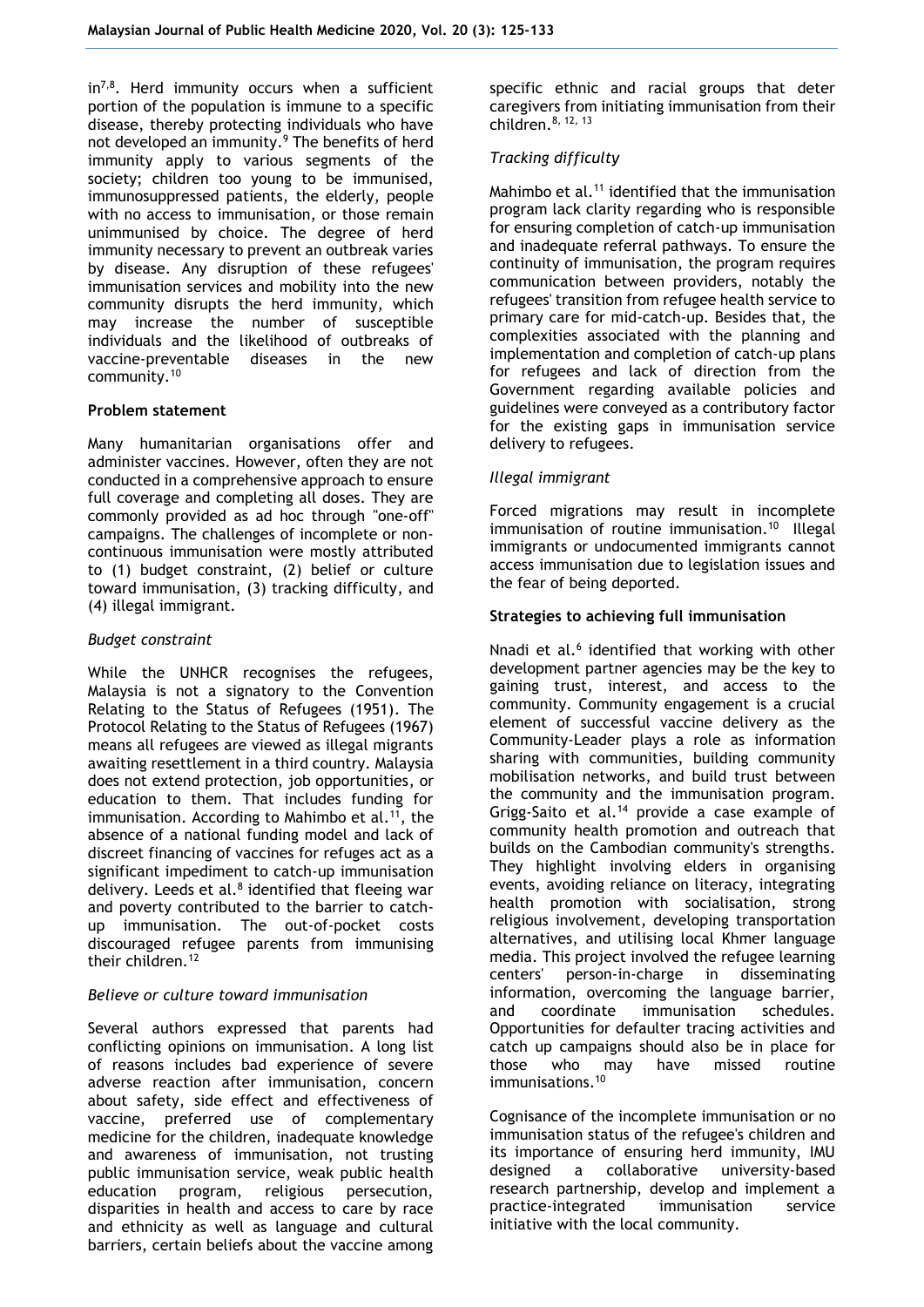#### **Evaluation framework**

In the accountability era, what gets measured gets done.<sup>15</sup> By measuring results, we differentiate success from failure, reward success, learn from success, correct failure, avoid rewarding failure, and win support with the result demonstrated. Using a structured model allowed the application of systematic methods to address questions about project operations and results.<sup>16</sup> By applying a structured framework for project planning, implementation, and evaluation, it allows a "*systematic collection and analysis of information related to the design, implementation, and outcomes of a project, for monitoring and improving the quality and effectiveness of the program*."<sup>16</sup> ACGME<sup>17</sup> and LCME<sup>18</sup> advocate evaluation of the program as part of medical education accreditation organisations. The evaluation allows accountability to funding resources, helps make judgment and decision with the evidence synthesised, engage stakeholders, calibrates implementation, and interprets results.

A program is fundamentally about change, and the focus of change directs that program evaluation should look for both intended and unintended changes associated with the program.<sup>19</sup> An evaluation model must be designed to provide information back to guide the program's continuing development, making the program evaluation an integral part of the change process. The evaluation model can be a simple linear perspective when assessing program elements and outcomes or complex systems with non-linear relationships between their elements and program-related changes. The non-linear relationship can be complex and extensive, and measurement may be multifaceted. The type of evaluation can be pure need assessment, process evaluation, outcome evaluation, or a combination of any of the three types. An evaluation program can start during the development phase by setting the objectives and problem statement, determine the desired results, define the behaviours, knowledge, skills, attitudes that are necessary to achieve the outcome.<sup>16</sup>

A thoughtful selection of a specific evaluation model is paramount. Each evaluation model has its strengths and weaknesses, and selection is based on the project's needs. Here we described our project's planning and implantation using the Logic Model.<sup>4</sup> The Logic Model was used to help design a collaborative program ready for an evaluation. It diagrammatically shows the relationships between the program's objectives, program activities, process indicators, outcomes, and resources. Logic, in this sense, refers to the relationship between elements and between an element and the whole. It is focused on the change process and the system within which the project innovation is embedded.<sup>20</sup> The Logic Model is unlike the Kirkpatrick Model<sup>21,</sup> which

focuses on program outcome, or the CIPP Model $^{22}$ , which focuses on program improvement rather than proving something about the program. Logic Model<sup>20</sup> is based on System theory<sup>23</sup> and assumed a non-linear complexity of most educational contexts. For complex programs, the Logic Model $^{20}$  can be expanded to multiple tiers. Even though Logic Model<sup>20</sup> is less wholesome than CIPP Model<sup>22</sup>, which assumed the Complexity theory<sup>24</sup>, the Logic Model's structural simplicity might simplify the non-linear complexity. Complexity theory and complexity science attempt to embrace the richness and diversity of systems in which ambiguity and uncertainty are expected is a much difficult model to follow. This may be challenging for stakeholders to monitor.

Kirkpatrick Model $^{21}$  does not consider the intervening variables that affect the program or the relationships between essential program elements and its context $25$ . While the Logic Model considers the elements surrounding the program's context, the relationship between those elements and the program's social, cultural, and political context related to the planned program. Kirkpatrick Model<sup>21</sup> by itself is unlikely to guide educators into a full evaluation of their educational program<sup>26</sup> or provide data to illuminate why a program works. Though the CIPP Model is useful both during the planning phases of a new project and retrospective evaluation of a completed program, multiple data collection methods are required to complete the evaluation. Each data set must be analysed with methods appropriate to the data and the evaluation questions being addressed.

Logic Model is useful for stakeholders to reach shared understandings of the program activities so that desired outcomes are more likely to happen. It gives clarity and guidance to the Project-Coordinator of their role, allows their contribution and input into the project and justification for the budget. The model leverage the power of partnerships. It allows stakeholders to make changes based on consensus and a logical process rather than on personalities, politics, or ideology. The clarity of analysis from building the model becomes a vital part of the program's overall success by keeping stakeholders focused on outcomes.

# **METHODS**

This program involves the collaboration of the International Medical University (IMU) with UNHCR and the IOM. It implemented a community service project using IMU's existing servicelearning program. Unlike many humanitarian organisations that provide an ad hoc immunisation approach, this project targeted full immunisation coverage to the Rohingya refugee children from Myanmar in a few government-designated refugee communities known for their incomplete or nonimmunised status. The aim is to assure a better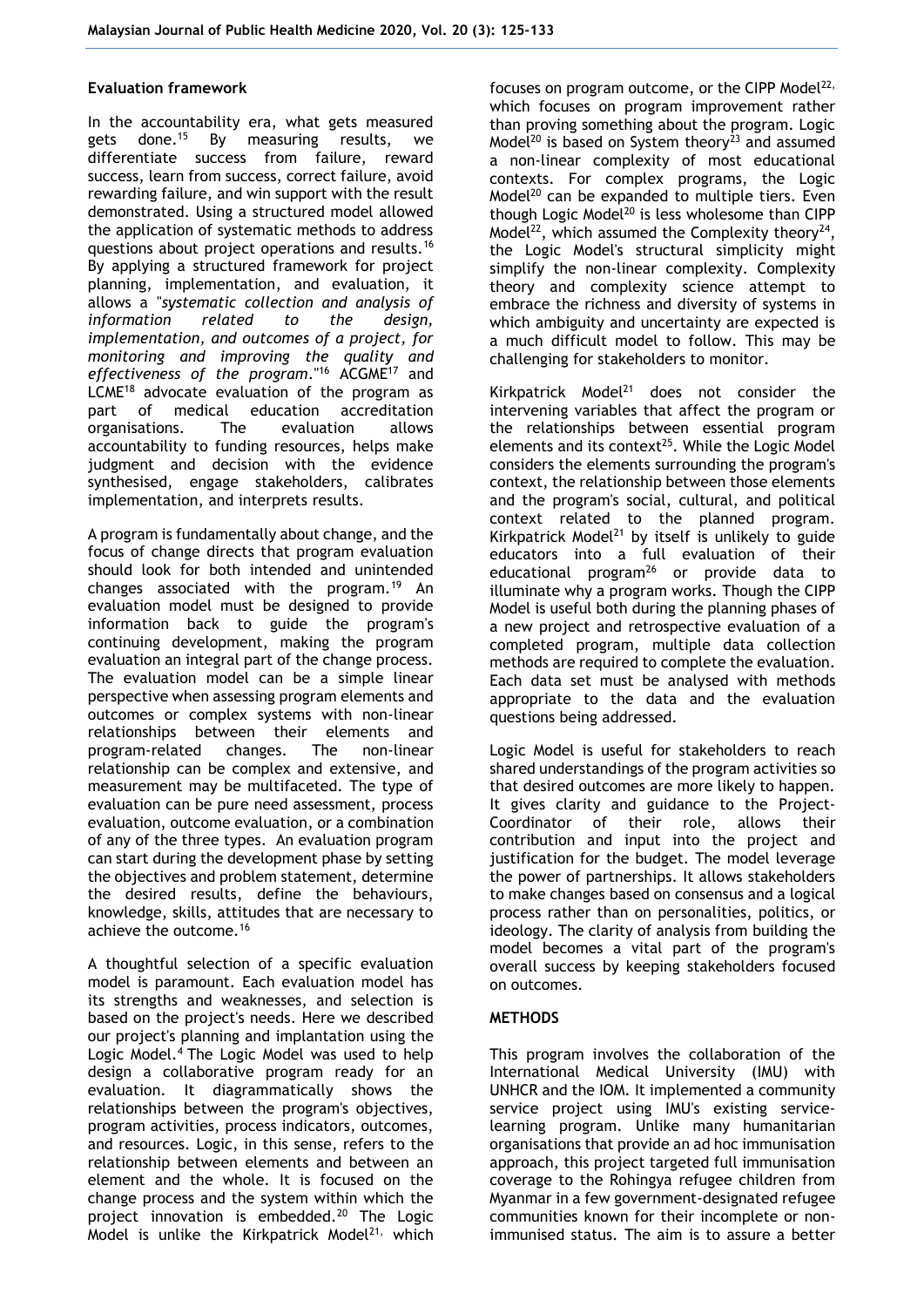herd immunity to these refugees' children and accumulate to the national coverage and protection of children in Malaysia. The project was initiated in January 2017 and completed in April 2019 (two years and four months). The funding is from the IMU-Care service-learning program and UNHCR. *Figure* 1 shows our implementation road map of the immunisation project. The objective is to fully immunise the targeted children with all the relevant doses, deliberated with the collaborators.

We used the Logic Model to create a flowchart *(Figure 1)* that depicts program components to illustrate how a program is supposed to work. The components of the Logic Model are (1)Situation, (2)Input, (3)Activities, (4)Audience, (5)Output, and (6)Outcome; supplementary components of Logic Model are Assumption and External Factors. By depicting the sequence and logic of inputs, outputs, and outcomes, Logic Models ensure that the necessary data are collected to make credible causality statements.



**Underlying theories and beliefs about the program and its context which can influence the development of a program and which activities are implemented**

- *UNHCR and IMU-Cares-Department consistent in funding this project*
- *Collaboration with UNHCR and school leader increase the parents' confidence toward vaccination*
- *Collaborate with the centres where they bridged communication and build rapport and trust*
- *All parents able to bring their children for full immunisation*

#### **ASSUMPTIONS EXTERNAL FACTORS**

**Factors that impact the program but are beyond the control of program planners and overseers. Factors may be positive or negative and are likely to influence program success**

- *Unexpected changes in funding to purchase vaccine, equipment and consumables*
- *The negative believe or culture influence the refugee parents refused vaccination for their children*
- *Difficult to keep track for full immunisation, e.g. transferred*
- *Unforeseen conditions that not fit for vaccination, e.g. sick*
- *Illegal immigrant afraid to show up for vaccination*
- component were identified by the program's *participants* • *Language barrier to communicate with parents and*
- $s_{\rm s}$  state holder  $s_{\rm s}$  and the indicu on refugee recettlement • Sudden change of policy on refugee resettlement in the **product** programme design and implementation,  $\mathbf{p}$ *USA*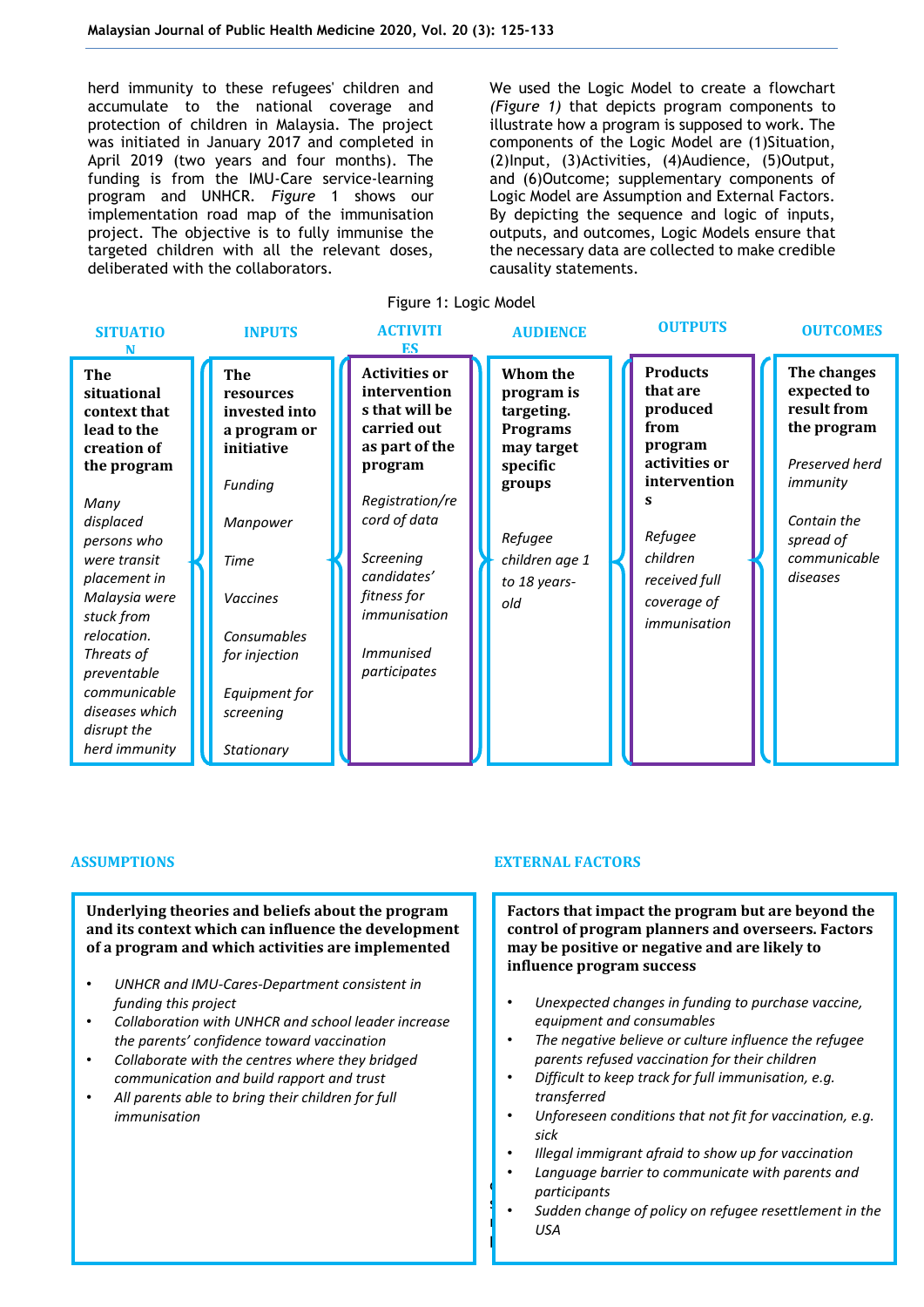partnership processes included project team meetings, organisational meetings, and one-onone discussions to provide shared learning and problem-solving platforms. Decision-making responsibility was shared between the university staff, the local organisation, and the research team. The organisation line-up includes researchers, stakeholders such as executive-level project sponsor, mid-level manager, local champions who continuously communicate to discuss relevant technical, policy, and processes, with the accumulation of knowledge. The partnership's short-term outcomes were discussed, including how the partnership will affect the current research team's experience and future collaborative initiatives

#### **Figure 2: Interplay of all stakeholders**



Challenges that include funding, materials, human resources, logistics, and location scheduling were discussed, weaning out obstacles and reaching mutual consensus on strategies and action plans. Six refugee-learning-centres were agreed upon. Implementation activities were structured into two phases. Phase One was launched in January 2017, where the vaccines Mumps, Measles, and Rubella (MMR) were given to 483 refugee children between two to fourteen years old in four refugee-learning-centres. According to the Malaysian National Immunisation

Schedule<sup>28</sup>, two MMR doses are to be given three months apart. Phase Two was launched in February 2018, covered children from one to eighteen years in five refugee-learning-centres selected, including the four refugee-learningcentres which have already been given MMR the year before. The immunisation given was Pentavalent (Penta), Hepatitis B (Hep B), Diphtheria, and Tetanus Toxoid (DT). All vaccines were given complete doses according to the schedule recommended by the Malaysian National Immunisation Schedule.<sup>28</sup> Penta was given to those below six years old; the gap between the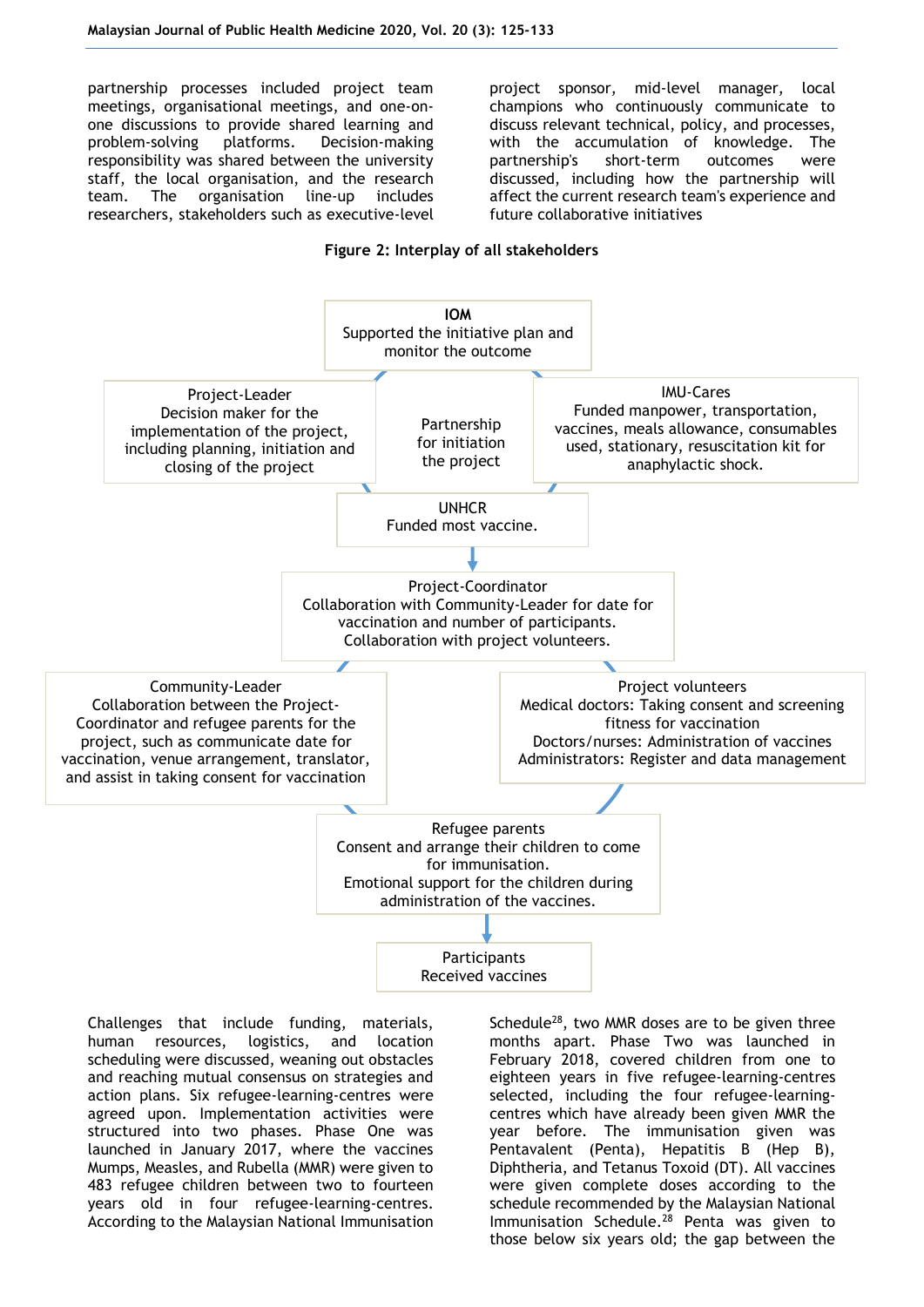first dose and the second dose was one month, and the gap between the second and third dose was two months. Hep B and DT were for those refugees aged seven years old and above. For Hep B, the gap between the first dose to the second and third dose was one month and six months. The

**Table 1: Schedule for the immunisation**

gap for DT between the first dose to the second and third dose was one month and three months. *Table 1* below illustrated the schedule for Penta, Hep B, and DT.

| <b>Vaccine</b> | 0 months             | 1 <sup>st</sup> months | 2 <sup>nd</sup> months | $3rd$ months | 6 <sup>th</sup> months | $18th$ months |
|----------------|----------------------|------------------------|------------------------|--------------|------------------------|---------------|
| Penta          | 1 <sup>st</sup> dose | $2nd$ dose             |                        | $3rd$ dose   |                        | Booster dose  |
| Hep B          | $1st$ dose           | $2nd$ dose             |                        |              | $3rd$ dose             |               |
| DT.            | 1 <sup>st</sup> dose | $2nd$ dose             | $3rd$ dose             |              |                        |               |
| <b>MMR</b>     | 1 <sup>st</sup> dose |                        |                        | $2nd$ dose   |                        |               |
|                |                      |                        |                        |              |                        |               |

The immunisation was given in these six refugeelearning-centres in a total of 31 visits. This project's participants were formed from various disciplines, including doctors and nurses, and various departments. The corporate staff from the Marketing Department, Skill Centre, and Academic Service also participated in these activities as volunteers. The tasks listed in *Figure 2*, including administering the immunisation, health education, triaging, checking and recording entries, monitoring, and observation of

**Table 2: Workflow of immunisation project**

children immunised. The number of volunteers ranges from 4 to 23, with a mean of 10 volunteers per visit.

The "Activities" in the Logic Model guide the flow of implementation. It helps to synchronise and calibrate the understanding of the volunteers' role in implementing this project. *Table 2* illustrated the workflow of the project from preparation to completion of the immunisation.

| Preparation      |                                                                                             |  |  |  |  |  |  |
|------------------|---------------------------------------------------------------------------------------------|--|--|--|--|--|--|
| Step 1           | Decide the date for immunisation                                                            |  |  |  |  |  |  |
| Step 2           | Contact the Community-Leaders for an appointment for immunisation                           |  |  |  |  |  |  |
| Step 3           | Arrange the purchase of vaccines and consumable like needles and alcohol swabs.             |  |  |  |  |  |  |
| Step 4           | Arrange transportation, volunteer health care personnel for screening and administration of |  |  |  |  |  |  |
|                  | the vaccine                                                                                 |  |  |  |  |  |  |
| Step 5           | Prepare equipment (for both screening and injection) and cold chain                         |  |  |  |  |  |  |
| Step 6           | Assign tasks to all volunteers and distribute written information of their roles and        |  |  |  |  |  |  |
|                  | responsibilities                                                                            |  |  |  |  |  |  |
| Immunisation day |                                                                                             |  |  |  |  |  |  |
| Step 1           | Briefing to all volunteer on their roles and responsibilities and clarification             |  |  |  |  |  |  |
| Step 2           | Set up stations for registration, screening, and injection                                  |  |  |  |  |  |  |
| Step 3           | Register participants                                                                       |  |  |  |  |  |  |
| Step 4           | Screening participants to ensure fitness for immunisation                                   |  |  |  |  |  |  |
| Step 5           | Administration of vaccine                                                                   |  |  |  |  |  |  |
| Step 6           | Record of immunisation                                                                      |  |  |  |  |  |  |

# **Validation of the Logic Model**

The model was validated using inter-rater agreement between the researchers through semi-structured interviews with the ProjectLeader and the Project-Coordinator. The researchers attempted to identify the Project-Leader's and the Project-Coordinator's responses in the main component and the complementary components to validate the selected Logic Model. *Table 3* illustrated the list of guided questions modified from Damasceno et al.<sup>29</sup>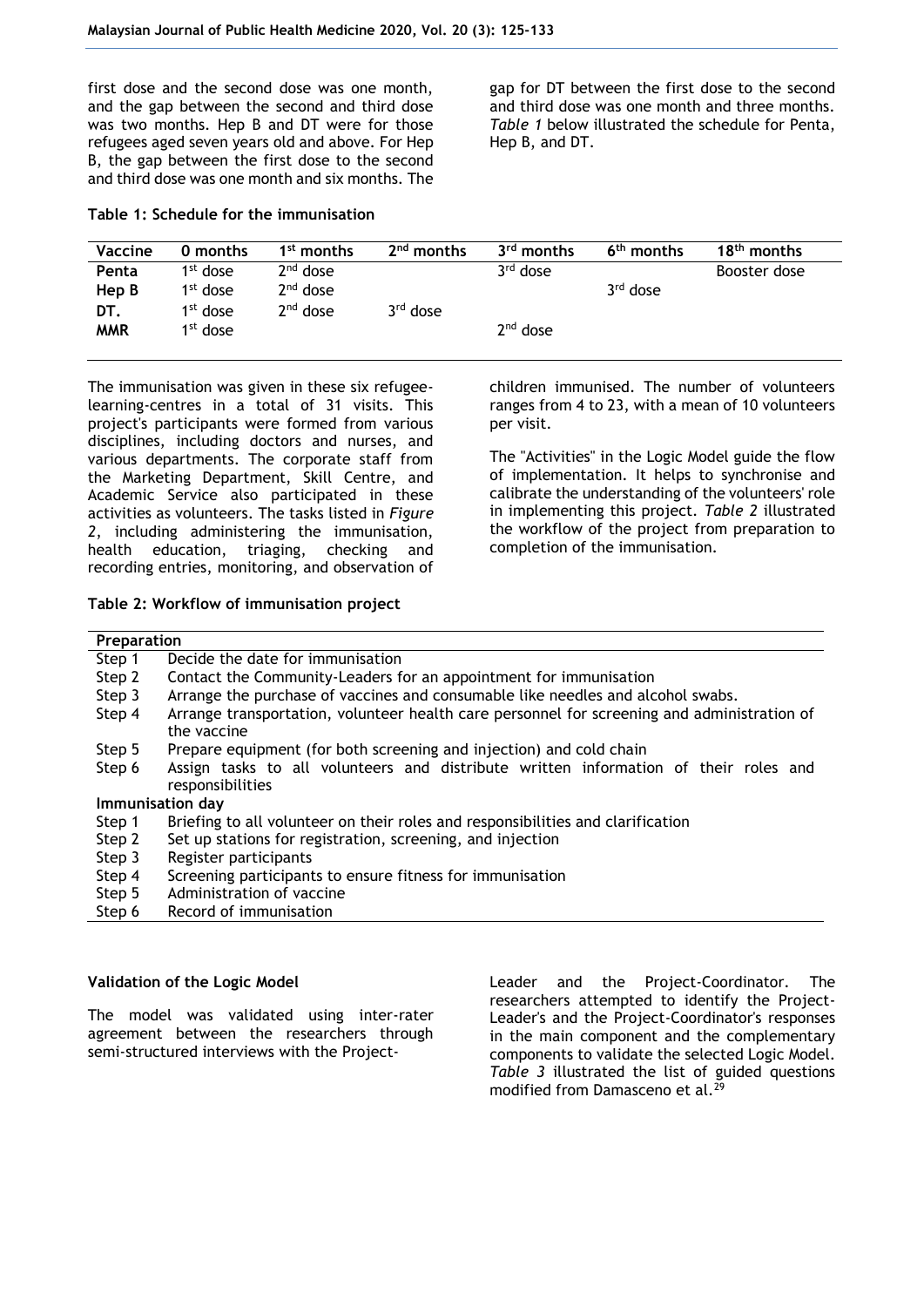| Logic Model elements                          | Interview questions                                                                                                                                                                                       |
|-----------------------------------------------|-----------------------------------------------------------------------------------------------------------------------------------------------------------------------------------------------------------|
| <b>Situation</b>                              | Is there any indicator of the immunisation project needed?                                                                                                                                                |
| <b>Inputs</b>                                 | Were the financial, material, and human resources made available for the<br>project appropriate to the needs?                                                                                             |
| <b>Activities</b>                             | Did the implementation strategies help to reach the project objectives?                                                                                                                                   |
| Audience<br><b>Outputs</b><br><b>Outcomes</b> | Does the targeted group of refugees require the immunisation?<br>Were the project objectives aligned with the proposed results?<br>Are other outcomes expected as a consequence of the project's effects? |

#### **Table 3: Modified list of guided questions for validation of the Logic Model**

# *R***ESULTS**

A total of 1116 children received full immunisation for Penta, Hep B, DT, and MMR. *Table 4* shows the breakdown of the number of children who received various immunisations. 22 children received complete full doses for Penta,

329 children completed full doses of Hep B, 402 children immunised with complete full doses of DT, and 363 children received complete full doses of MMR. This project has achieved more than 80% immunisation coverage for Hep B, DT, and MMR, as shown in *Table 4*.

### **Table 4: Breakdown of number of children received various immunisations**

|                              | Penta       |                          |                | Hep B                  |             |                         | TD          |             | <b>MMR</b>  |             |             |                          |
|------------------------------|-------------|--------------------------|----------------|------------------------|-------------|-------------------------|-------------|-------------|-------------|-------------|-------------|--------------------------|
| six<br>The<br><b>Centres</b> | 1st<br>dose | 2nd<br>dose              | 3rd<br>dose    | <b>Booster</b><br>dose | 1st<br>dose | 2 <sub>nd</sub><br>dose | 3rd<br>dose | 1st<br>dose | 2nd<br>dose | 3rd<br>dose | 1st<br>dose | 2nd<br>dose              |
| <b>ACR</b>                   | 25          | 17                       | 16             | 13                     | 156         | 153                     | 92          | 132         | 110         | 99          | 220         | 215                      |
| <b>ULC</b>                   | 4           | 3                        | $\overline{2}$ | 0                      | 64          | 58                      | 36          | 47          | 42          | 37          | 50          | 27                       |
| Lautu                        | 2           | 2                        | 2              | 1                      | 32          | 28                      | 16          | 28          | 28          | 26          | ٠           |                          |
| <b>LFLC</b>                  | 15          | 10                       | 9              | 7                      | 47          | 36                      | 22          | 28          | 26          | 25          | 76          | 69                       |
| <b>ROH</b>                   | 22          | 11                       | 5              | 1                      | 49          | 34                      | 18          | 32          | 24          | 22          | 56          | 52                       |
| <b>DFC</b>                   | ۰           | $\overline{\phantom{0}}$ | ۰              | ٠                      | ۰           | 186                     | 145         | 234         | 211         | 193         | ٠           | $\overline{\phantom{0}}$ |
| <b>Total</b>                 | 68          | 43                       | 34             | 22                     | 348         | 495                     | 329         | 501         | 441         | 402         | 402         | 363                      |
| Coverage                     |             | 63%                      | 50%            | 32%                    |             |                         | 95%         |             |             | 80%         |             | 90%                      |

#### **DISCUSSION**

It is a common finding that the immunisation status of refugees in many countries is low. Watts et al.<sup>7</sup> reported that only 39% of a predominantly Vietnamese refugee population had evidence of adequate immunisation at their initial visit; Roberton et al.<sup>27</sup> reported that only 24.5% of Syrian refugee children in Jordan and 12.5% in Lebanon were fully immunised through routine immunisation services, while Berman et al.<sup>12</sup> reported that only 10% of the refugees received three doses of Hepatitis B virus immunisation. Low coverage does not assure protection from communicable diseases. In fact, it may bring about a false expectation of security. Contrarily, this immunization project covers 80% or more for Hep B, TD & MMR.

This project acknowledged the widespread low coverage and initiated a difference by identifying the challenges of completing a full immunisation dose. Using the Logic Model, the assumptions and external factors were easily analysed, and options and solutions were offered. To achieve 80% and

above coverage, the team has anticipated and overcomes those challenges mentioned under the Introduction section's Problem Statement.

#### *Budget constraint*

To ensure that the most suitable projects are chosen, project funding is a crucial strategic decision. Sub-optimal projects are financed due to unexpected circumstances that affect the budget allocation, mistakes in calculation, planning error, and strategic misrepresentation of target benefits. Van den Broucke et al.<sup>30</sup> reported on the assessment of criteria to select projects for funding in the EU health programme. The key element in selecting the most valuable projects in assuring the EU Health Programme's quality is the evaluation process according to quality standards. The Logic Model helps in the strategic planning of funding from the stakeholders. It illustrates the stakeholders' roles for accountability. The supplementary component of the External Factor helps anticipate factors beyond the control of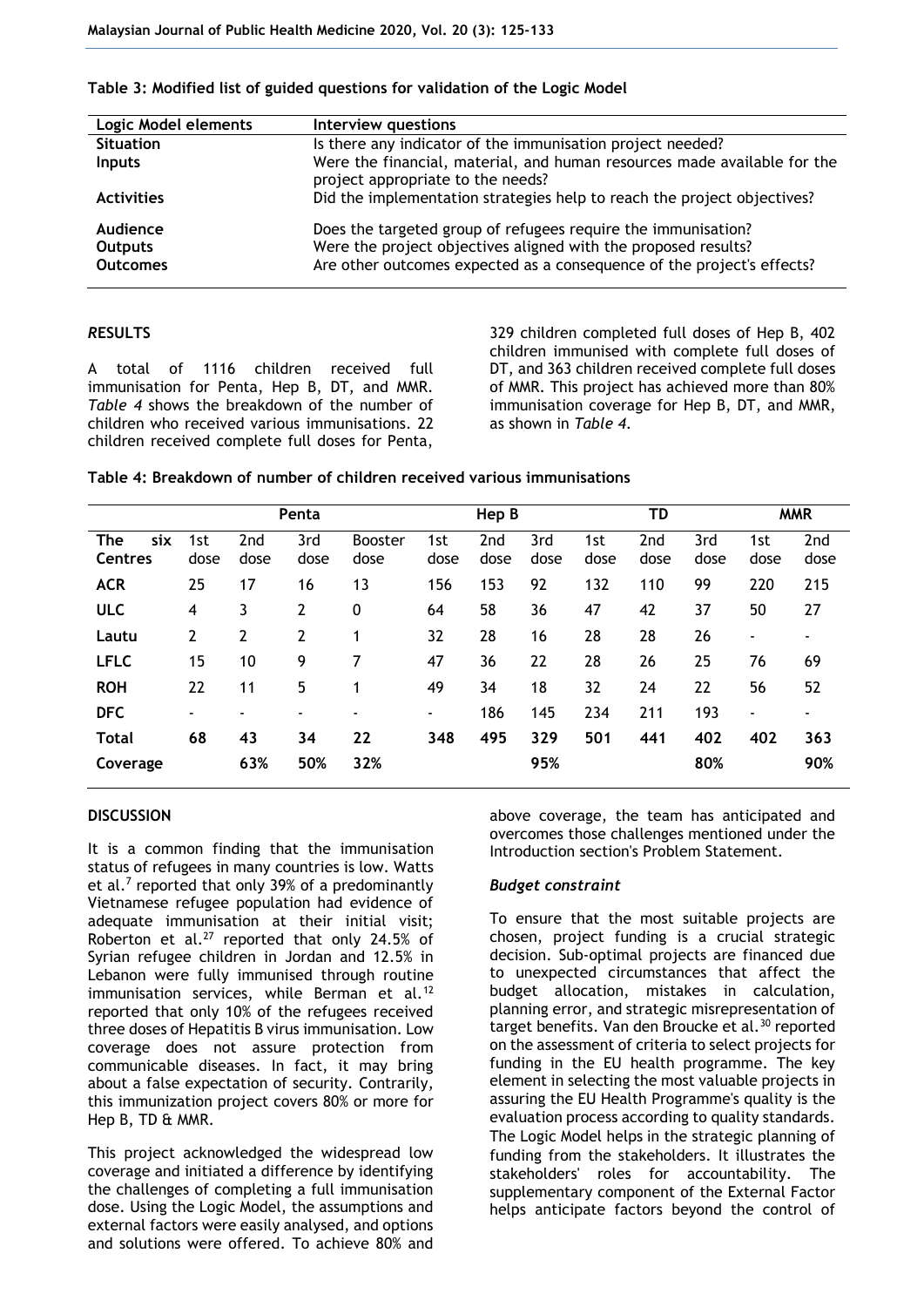program planners that could impact the program. Based on this, contingency plans could be drawn.

### *Belief or culture toward immunisation*

Community engagement is a critical element of successful vaccine delivery as the Community-Leader plays a role as information sharing with communities, building community mobilisation networks, and build trust between the community and the immunisation program. The Project-Leader works closely with the refugee-learningcentre's Community-Leaders. They disseminate information regarding the importance of immunisation, translated in their language for parent consent, and arranged the immunisation schedule; either before or after the classes. If the children could not receive immunisation due to sickness, transportation was arranged by the Community-Leaders for its replacement when the children have recuperated. This pre-planning is vital to manage funds and scheduling. Working with well-developed partner agencies ensures the delivery point for the immunisation. It is the key to gaining trust, interest, access to the community $6$  as well as organise defaulter tracing activities and catch up campaigns for those who may have missed routine immunisations<sup>10</sup>. The success rate of full immunisation largely contributed to the Community-Leaders' commitment to encouraging the refugees to trust this project.

# *Tracking difficulty*

The purpose of the refugee-learning-centres established by various Non-Government-Organisation is to provide education to refugee children between 6 to 18 years old as the Malaysian Government does not support refugees in the National schooling system. The full dose immunisation was achieved as the vaccines were given to the registered students in the refugeelearning-centres during their schooling days. However, the full dose immunisation for Penta was much lower (32%) because the vaccine was given to those registered students' siblings. There is difficulty in tracing the younger children who are not registered with the refugee-learningcentres, and some of the parents are unwilling to continue the vaccine schedule. Additionally, many refugee families migrated to the other countries within 18 months needed for complete immunisation. Though Literature has explored the reasons behind parental refusal of vaccines $^{13}$ , future studies could be conducted to explore our local context with these groups of refugees. In this program, we have to improvise our plan when several children did not attend the immunisation due to sickness. A quick revision of the plan was

made on arranging replacement immunisation after they recovered in our university.

# *Illegal immigrant*

This project did not face illegal immigrant issues, as the participants were registered with the refugee-learning-centre.

# *Others challenges*

The real effects of intervention actions could differ from the intended outcomes. Specific actions might even make problems worse. In this project, the worries of side-effect (fever, rash, etc.) or worse, an unexpected anaphylactic shock which is life-threatening. Therefore, it is vital to monitor the plan and focused on the real-life experiences of community members

No matter how logical the Logic Model seems, there is always a danger that it will not be accurate as we may not comprehend the logic of change until after the implementation. Establishing the appropriate boundaries of a Logic Model can be a challenge. There is often tension between focusing on the program and situating that effort within its broader context. On a purely practical level based on this example, logic modelling can be time-consuming and demand a high degree of specificity. Indeed, the Logic Models can be complicated to create, but the process of creating them, and the product, will yield many benefits throughout an initiative.

Logic Model provides a structured step-by-step approach to the implementation. It prepared the team to have alternative solutions and synchronise the execution to ensure the objectives are met. Logic Models enhance learning by integrating research findings and practice wisdom. Most initiatives are founded on assumptions about the behaviours and conditions that need to change and how they are subject to intervention. Project-leaders can structure the effect seen into short-term or immediate effects (80% full coverage), mid-term or intermediate effects (fewer children are sick), and long-term or ultimate effect (herd immunity).

# **Limitation**

The validation of the Logic Model was done only with the Project-Leader and Project-Coordinator. Even though UNHCR and IOM were not included in the validation process, the project's implementation was discussed with both organisations, and no issue was raised.

# **CONCLUSION**

The Logic Model is useful for planning, implementation, and evaluation of a project. This model is a validated tool by the CDC, hence gives accountability to the Project Coordinators. Logic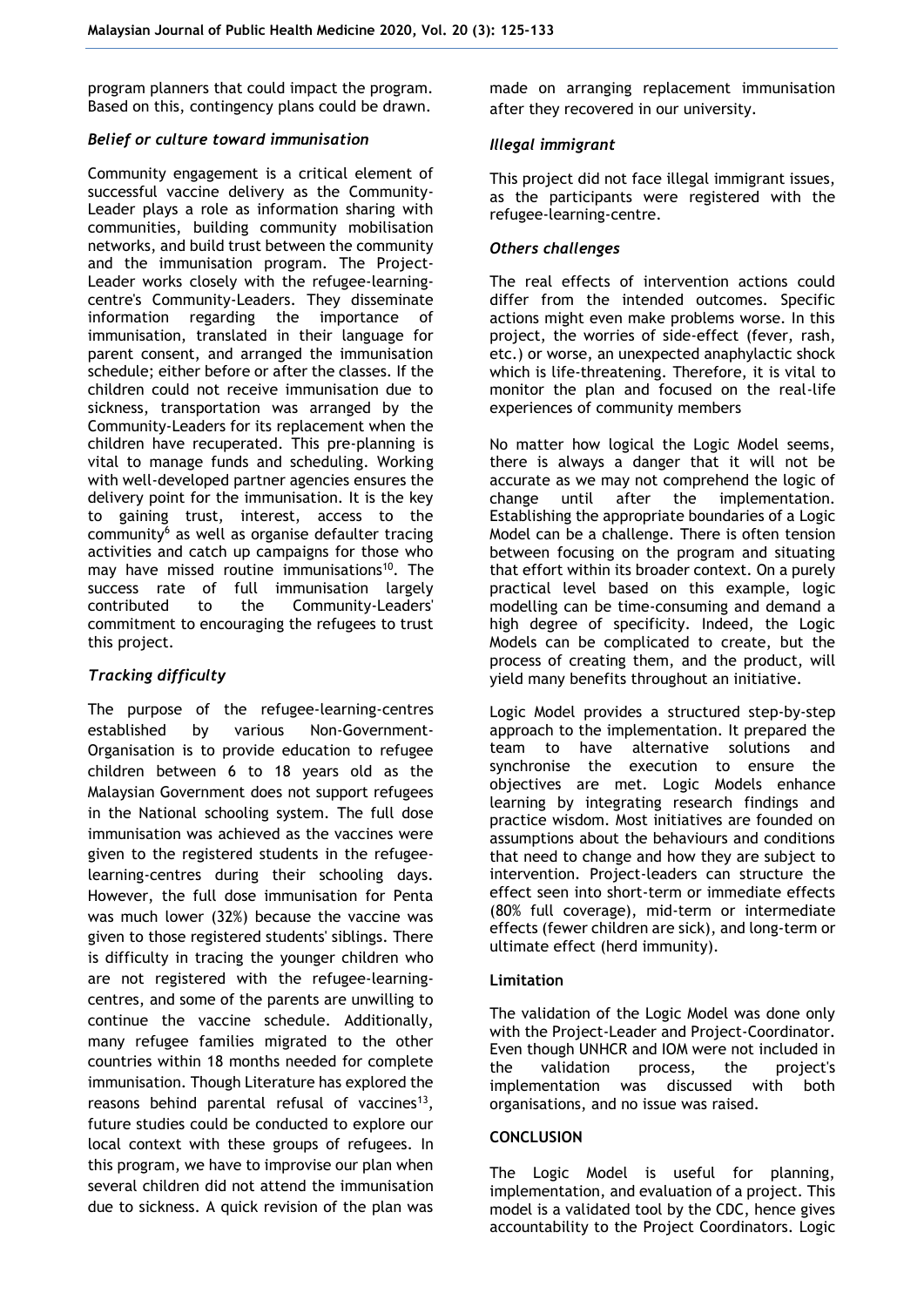Model focuses on the evaluation of the process rather than the outcome. This formative assessment allows the flexibility and changes within the project. However, further study needs a framework that measures the outcome that could be integrated into the project's summative evaluation. One of the areas that can be measured could focus on the impact of this project quantitatively. Data collection on communicable diseases among this community can be collected to compare the period before and after the immunisation, for that immunisation that was more or less than the targeted 80% coverage. Future studies could qualitatively explore the impact on the participants and the impact of service-learning on the faculty

### **REFERENCES**

- 1. Ryan J & Childs D. Refugees and internally displaced people. In: Ryan J, Mahoney PF, Greaves I, Bowyer G, eds. Conflict and catastrophe medicine. London, UK: Springer 2002.
- 2. Rahman NA, Sivasampu S, Noh KM & Khoo EM. Health profiles of foreigners attending primary care clinics in Malaysia. Malysia, BMC Health Serv Res. 2016;16:197.
- 3. Nokman, FS. More than 150,000 UNHCRregistered refugees, asylum-seekers in Malaysia. 2017. [Cited 2020 February 10]. Available from New Straits Times Online: [https://www.nst.com.my/news/nation/](https://www.nst.com.my/news/nation/2017/07/260905/more-150000-unhcr-registered-refugees-asylum-seekers-malaysia) [2017/07/260905/more-150000-unhcr](https://www.nst.com.my/news/nation/2017/07/260905/more-150000-unhcr-registered-refugees-asylum-seekers-malaysia)[registered-refugees-asylum-seekers](https://www.nst.com.my/news/nation/2017/07/260905/more-150000-unhcr-registered-refugees-asylum-seekers-malaysia)[malaysia.](https://www.nst.com.my/news/nation/2017/07/260905/more-150000-unhcr-registered-refugees-asylum-seekers-malaysia)
- 4. CDC. Program performance and evaluation office, Logic Model. 2018. [cited on 2020 Jan 15]. Available from: [https://www.cdc.gov/eval/logicmodels/](https://www.cdc.gov/eval/logicmodels/index.htm) [index.htm.](https://www.cdc.gov/eval/logicmodels/index.htm)
- 5. Zipprich J, Harriman K, Talarico J, Edwards C. Measles among U.S.bound refugees from Malaysia — California, Maryland, North Carolina, and Wisconsin, August–September 2011. Mortality and Morbidity Weekly report Prev Chronic Dis, 2011;60(37):1281.
- 6. Nnadi C, Etsano A, Uba B, Ohuabunwo C, Melton M, Nganda G. Approaches to immunisation among populations in areas of conflict. J Infect Dis. 2017;216(1):1-10.
- 7. Watts D, Friedman JF, Viver PM, Tompkins CEA & Alario AJ. Immunisation status of refugee children after resettlement. Med & Health. 2011;94(10):290-293.
- 8. Leeds M & Muscoplat MH. Timelines of receipt of early childhood immunisations among children of Immigrants-Minnesota, 2016. MMWR. 2017;66 (42):1125-1129.
- 9. Meissner HC. Why is herd immunity so important? J. Pediatr. 2015;36(5):14.
- 10. Lam E, McCarthy A & Brennan M. Vaccinepreventable disease in humanitarian emergencies among refugee and internally-displaced populations. Hum Vaccines Immunother. 2015;11(11):2627- 2636.
- 11. Mahimbo A, Seale H, Smith M & Heywood A. Challenges in immunisation service delivery for refugees in Australia: A health system perspective. Vaccine. 2017;35: 5148-5155.
- 12. Berman RS, Smock L, Bair-Merritt MH, Cochran J & Geltman PL. Giving it our best shot? Human Papillomavirus and Hepatitis B Virus immunisation among refugees, Massachusetts, 2011-2013. Prev Chronic Dis. 2017;14 (E50):1-8.
- 13. Giambi C, Fabiani M, D'Ancona F, Ferrara L, Fiacchini D, Gallo T. Parental vaccine hesitancy in Italy-result from a national survey. Vaccine. 2018;36:779-787.
- 14. Grigg-Saito D, Och S, Liang S, Toof R and Silka L. Building on the Strengths of a Cambodian Refugee Community Through Community-Based Outreach. Health Promotion Practice. 2008;9(4):415-425. DOI: 10.1177/1524839906292176
- 15. Osborne D, & Gaebler T. Re-inventing government. New York, NY: Penguin; 1992.
- 16. Wholey JS, Hatry HP, Newcomer KE, eds. Handbook of practical program evaluation. 3rd ed. San Francisco, CA: Jossey-Bass; 2013.
- 17. ACGME. Glossary of terms. 2018 [cited 2020 January 31]. Available from : [https://www.acgme.org/Portals/0/PDFs](https://www.acgme.org/Portals/0/PDFs/ab_ACGMEglossary.pdf) [/ab\\_ACGMEglossary.pdf.](https://www.acgme.org/Portals/0/PDFs/ab_ACGMEglossary.pdf)
- 18. LCME (Liason committee on medical education). Functions and structure of a medical school. Standards for accreditation of medical education programs leading to the MD degree. Washington, DC: Liaison Committee on Medical Education. 2016. [cited February 2020, February 02]. Available from: [http://www.lcme.org/standard.htm.](http://www.lcme.org/standard.htm)